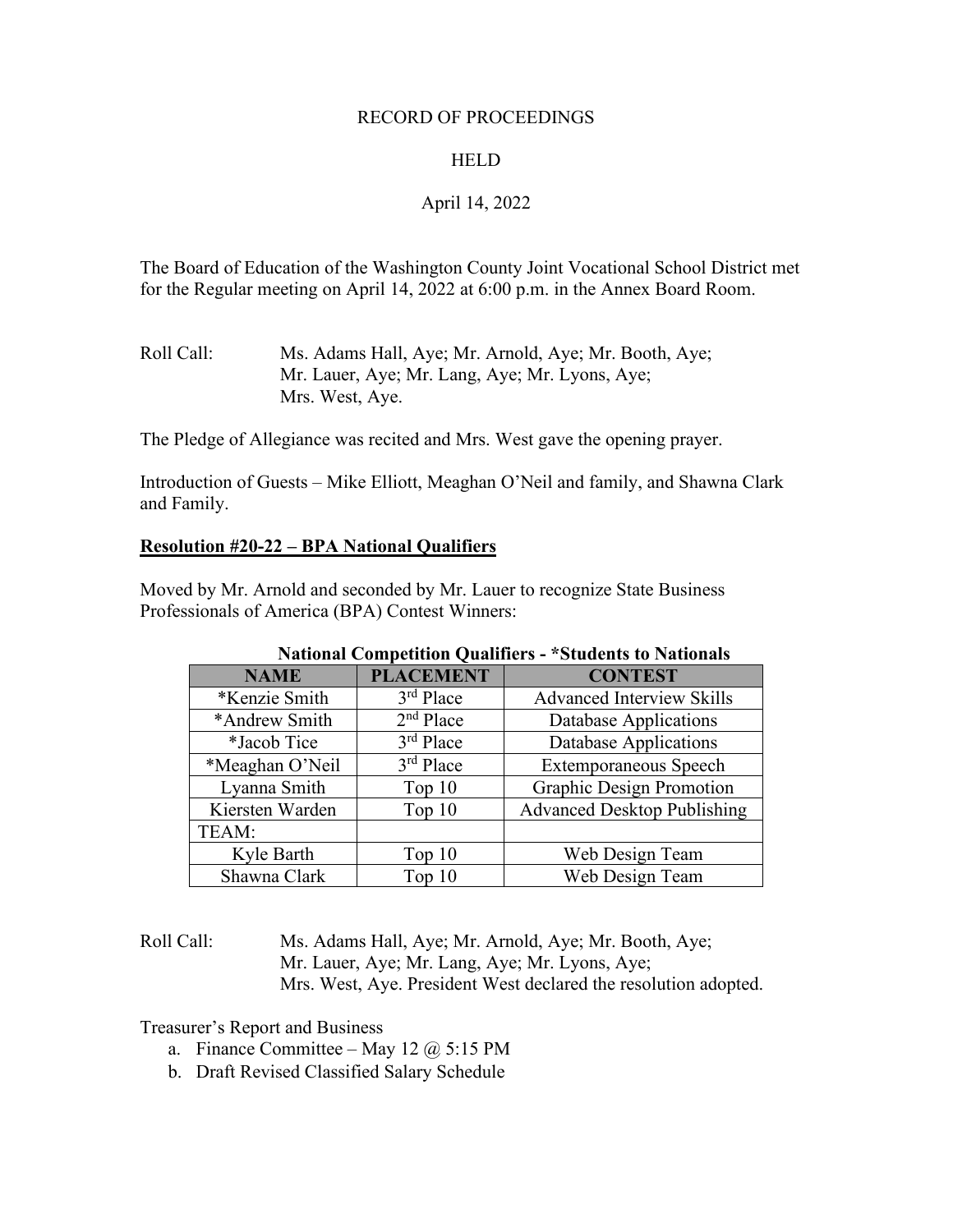Page 6339 Minutes – Washington County JVS District April 14, 2022

# **Resolution #21-22**

Moved by Mr. Lyons and seconded by Mr. Booth to approve the following consent agenda items:

- a. Waive the reading and approve the minutes of the regular meeting of March 10, 2022.
- b. Approve the Financial Report by fund/special cost center, check register, bank reconciliation, and record of cash and investments for the month of March 2022.
- c. Authorize the Treasurer to establish the **WORC-ARC Grant Fund** (599-922W) for the 2021-2022 school year; increase and approve revenue and appropriations in the amount of \$118,584.
- d. Authorize the Treasurer to enter into an agreement with the Auditor of State's Local Government Service (LGS) for the purpose of compiling the generalpurpose financial statements for the fiscal year ending June 30, 2022. Services will be performed at an anticipated cost, not to exceed \$13,400.

Roll Call: Ms. Adams Hall, Aye; Mr. Arnold, Aye; Mr. Booth, Aye; Mr. Lauer, Aye; Mr. Lang, Aye; Mr. Lyons, Aye; Mrs. West, Aye. President West declared the resolution adopted.

Superintendent's Report and Business

- a. 50th Anniversary Open House/Alumni Reunion
- b. Honor Roll  $3<sup>rd</sup>$  Nine Weeks
	- i. Directly Enrolled Jackson Schaad 4.0
- c. School Calendar 2022-2023
- d. Senior Awards Assembly Tuesday, May 24, 2022 -9:30 a.m.
- e. Driver's Education
- f. Negotiations
- g. Alternatives to Graduation Pathways Grant funded position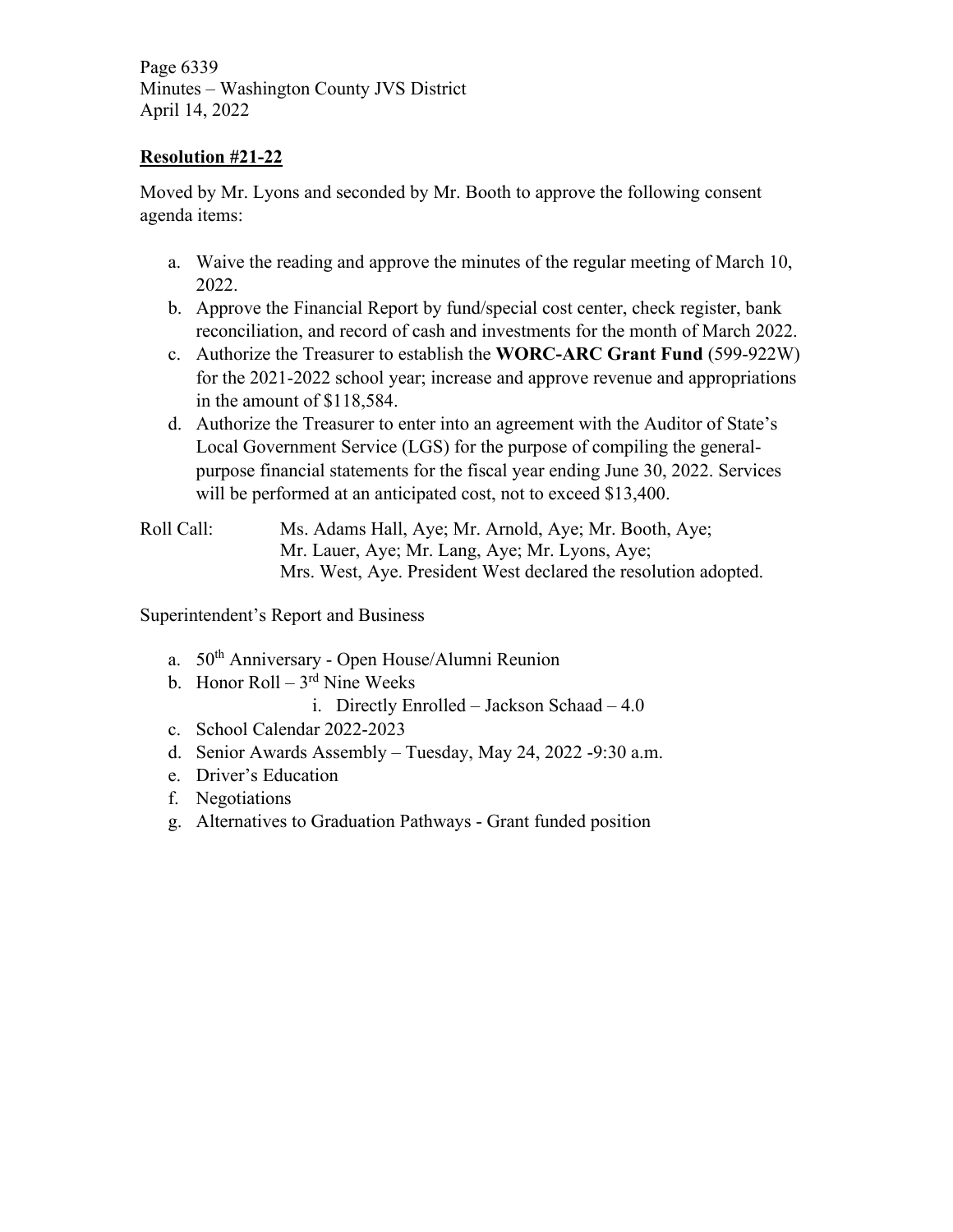## **Resolution #22-22 – Recognize SkillsUSA State Competition Qualifiers**

| <b>NAME</b>          | <b>PLACEMENT</b>         | <b>CONTEST</b>     |
|----------------------|--------------------------|--------------------|
| Alexia Ruble         | <b>Straight to State</b> | Electricity        |
| Hannah Pickens       | $1st$ Place              | Esthetics          |
| Team:                |                          |                    |
| Mason Wells          | $2nd$ Place              | <b>Teams Works</b> |
| Andrew Huffman       | $2nd$ Place              | Teams Works        |
| Gaven Allen          | $2nd$ Place              | <b>Team Works</b>  |
| <b>Marcus Brooks</b> | $2nd$ Place              | <b>Teams Works</b> |

Moved by Mr. Booth and seconded by Mr. Arnold to approve the following resolution:

## Roll Call: Ms. Adams Hall, Aye; Mr. Arnold, Aye; Mr. Booth, Aye; Mr. Lauer, Aye; Mr. Lang, Aye; Mr. Lyons, Aye; Mrs. West, Aye. President West declared the resolution adopted.

# **Resolution #23-22**

Moved by Mr. Lauer and seconded by Mr. Arnold to approve the following consent agenda items:

- a. Accept the following donations:
	- 1. DOT Transportation, Doug Simpson, OH Terminal Manager, 4005 All American Way, Suite 3, Zanesville, OH 43701 donated a radiator for a black Volvo truck, valued at \$675.33 to the CDL program.
	- 2. Chuck Dichendorf, 331 5<sup>th</sup> Street, Marietta, OH 45750 donated two laptop computers, valued at \$600 all to the IT Department.
	- 3. Peoples Bank, 138 Putnam Street, Marietta, OH 45750 donated \$10,000 for program support Syndaver for the High School and Adult Tech Medical Programs.
	- 4. Anonymous donation of \$100,000 for the 15 High School programs of the Washington County Career Center.
- b. Employ the following part-time Adult Technical Training instructor for the year ending June 30, 2022:

| <b>Name</b> | rea     | Rate/Hr. | <b>Effective</b>                              |
|-------------|---------|----------|-----------------------------------------------|
| Tyler Stacy | Welding | \$28.00  | 2022<br>$\mathbf{1} \mathbf{\Delta}$<br>April |

- c. Employ the following substitute teachers at a rate of \$150/per day for the 2021- 2022 school year: Victoria Nash and Andrea Severns, pending BCI/FBI Background Check and Ohio Department of Education license.
- d. Authorize Superintendent to notify Staff regarding possible reductions.
- e. Approve Guarantee Trust Life Insurance Company for Student Accident Insurance for 2022-2023.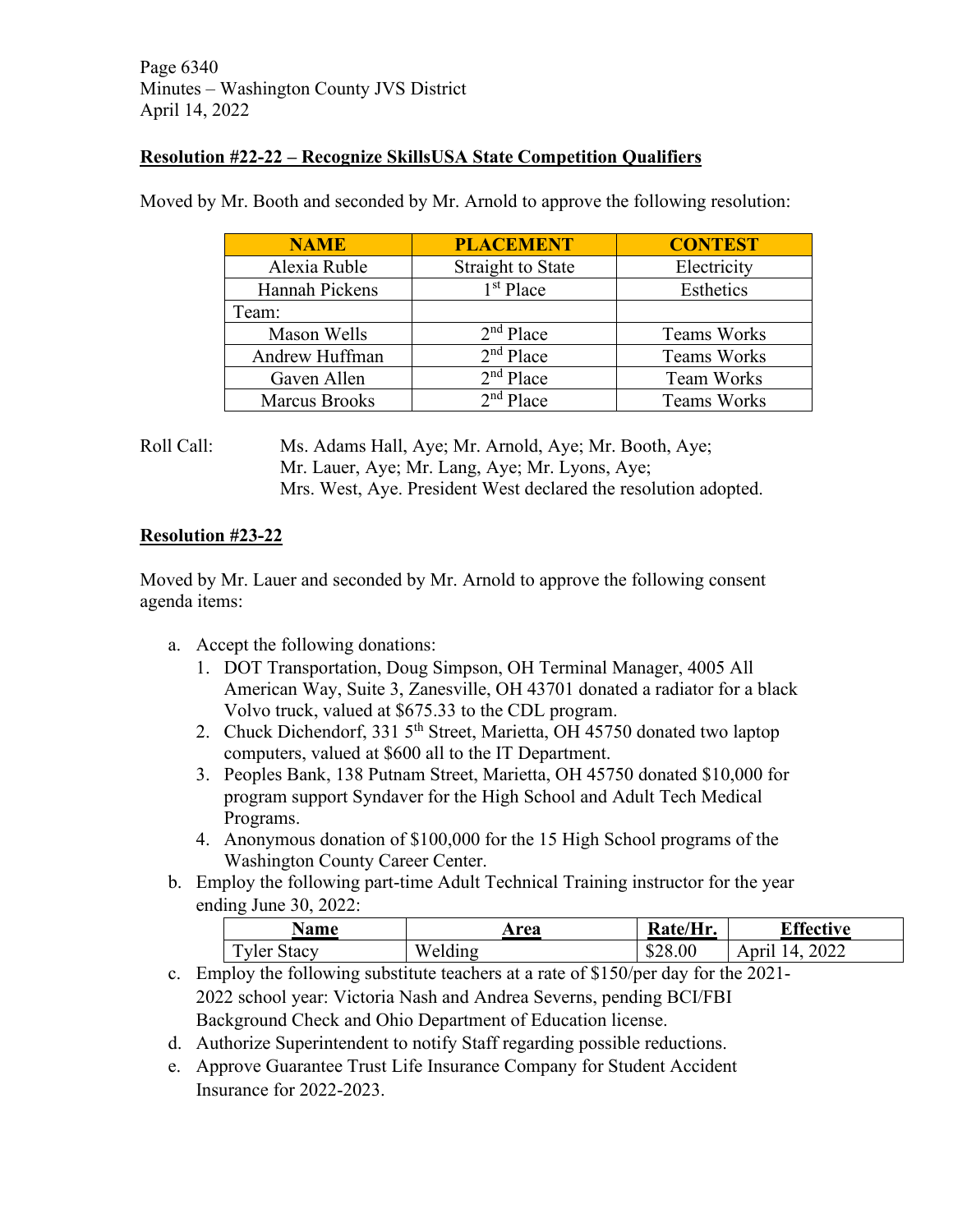Page 6341 Minutes – Washington County JVS District April 14, 2022

- f. Recognize Teacher & Staff Appreciations Week May 2-6, 2022.
- g. Approve overnight trip for SkillsUSA students to participate in the state competition events in Columbus, OH on May 3-4, 2022.
- h. Approve overnight trip for BPA students to participate in national competition events in Dallas, TX on May 4-8, 2022.
- i. Approve overnight trip for SkillsUSA Heavy Equipment students to participate in the state competition in Miamisburg, OH on April 29-30, 2022.
- j. Approve Alternatives to Graduation Pathways job description. WCCC applied for the Ohio Department of Education (ODE) Alternatives to Graduation Pathway grant, in which WCCC received \$100,000 from ODE. This is to be spent over two years, WCCC plans to match the funds 1:1 to have at least \$200,000 for this project for the first two years.
- Roll Call: Ms. Adams Hall, Aye; Mr. Arnold, Aye; Mr. Booth, Aye; Mr. Lauer, Aye; Mr. Lang, Aye; Mr. Lyons, Aye; Mrs. West, Aye. President West declared the resolution adopted.

# **Resolution #24-22 – School Calendar for 2022-2023 School Year**

Moved by Mr. Booth and seconded by Mr. Arnold to approve the School Calendar for Teachers and Students for the 2022-2023 School Year.

Roll Call: Ms. Adams Hall, Aye; Mr. Arnold, Aye; Mr. Booth, Aye; Mr. Lauer, Aye; Mr. Lang, Aye; Mr. Lyons, Aye; Mrs. West, Aye. President West declared the resolution adopted.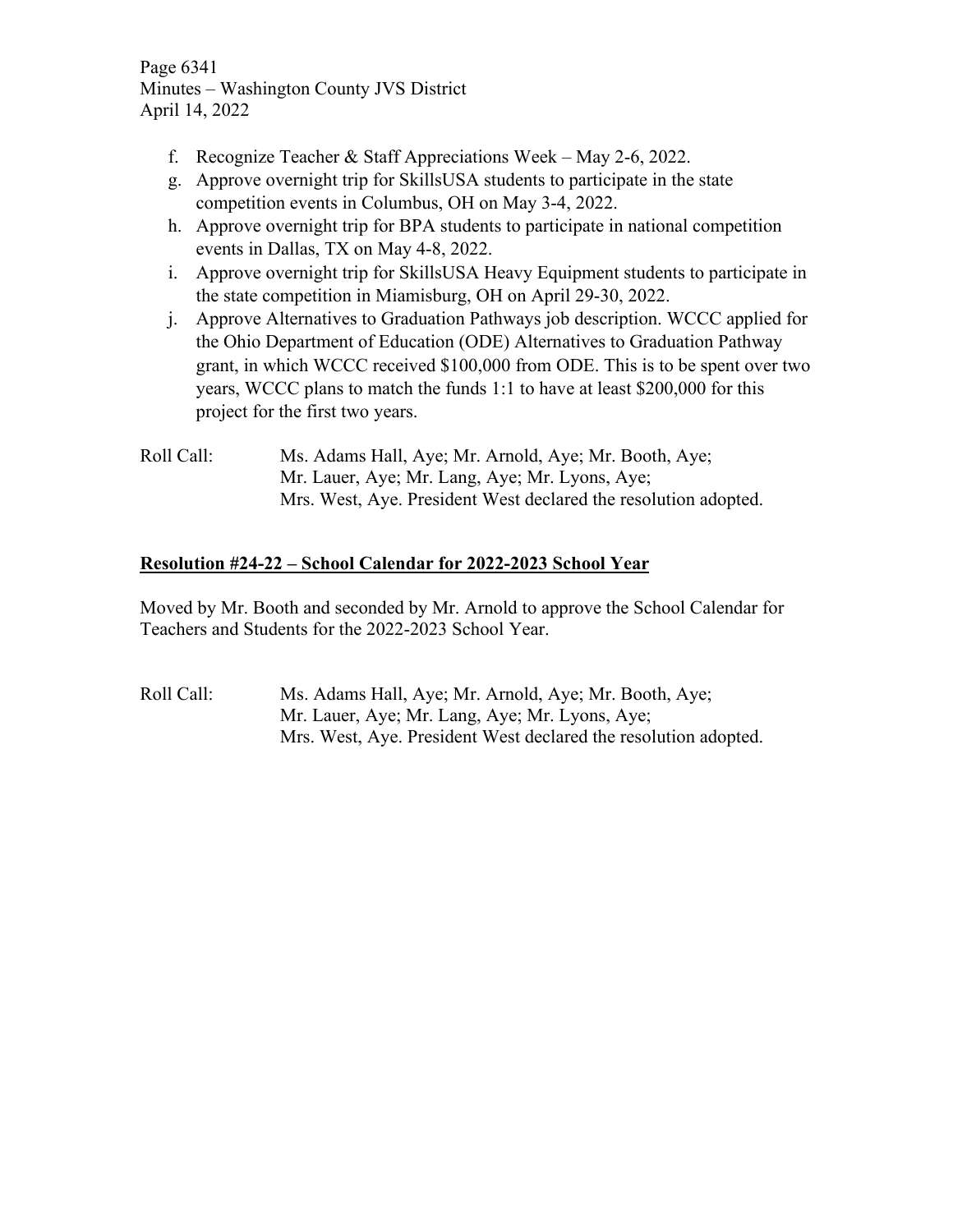Page 6342 Minutes – Washington County JVS District April 14, 2022



#### **WASHINGTON COUNTY CAREER CENTER** 2022-2023 SCHOOL CALENDAR



**SEPTEMBER** 

11 12 13 14 15 16 17

 $28$ 29 30

 $W$  T

ls

 $\overline{9}$ 

 $23|24$ 

 $\overline{\mathbf{3}}$ 

 $10$ 

IF  $\overline{2}$  $\overline{\mathbf{1}}$ 

 $\overline{\mathbf{8}}$  $\overline{7}$ 

22

M π

18 19 20 21

 $26|27$ 

S

4 5  $6\phantom{1}6$ 

25

|    | <b>JULY</b> |                  |               |    |                |       |  |  |  |  |  |  |
|----|-------------|------------------|---------------|----|----------------|-------|--|--|--|--|--|--|
|    |             | Ś<br>F<br>w<br>т |               |    |                |       |  |  |  |  |  |  |
|    |             |                  |               |    |                | 2     |  |  |  |  |  |  |
| 3  | 4           | 5                | 6             |    | 8              |       |  |  |  |  |  |  |
|    | 11          |                  | $12$ 13       | 14 |                | 15 16 |  |  |  |  |  |  |
|    | 18          |                  |               |    | 19 20 21 22 23 |       |  |  |  |  |  |  |
| 24 |             |                  | $25$ 26 27 28 |    | 29 30          |       |  |  |  |  |  |  |
| 31 |             |                  |               |    |                |       |  |  |  |  |  |  |

| <b>OCTOBER</b> |    |    |            |    |       |    |  |  |  |  |  |
|----------------|----|----|------------|----|-------|----|--|--|--|--|--|
|                |    |    |            |    | F     | S  |  |  |  |  |  |
|                |    |    |            |    |       |    |  |  |  |  |  |
| 2              | 3  |    | 5          | 6  |       | 8  |  |  |  |  |  |
| 9              | 10 | 11 | 12         | 13 | 14    | 15 |  |  |  |  |  |
| 16             | 17 | 18 | 19         | 20 |       | 22 |  |  |  |  |  |
| 23             | 24 |    | $25$ 26 27 |    | 28 29 |    |  |  |  |  |  |
|                | 31 |    |            |    |       |    |  |  |  |  |  |

|    | <b>JANUARY</b>  |                 |    |                 |                   |  |  |  |  |  |  |
|----|-----------------|-----------------|----|-----------------|-------------------|--|--|--|--|--|--|
|    |                 | S<br>F          |    |                 |                   |  |  |  |  |  |  |
|    | 2               |                 |    | $5^{\circ}$     | 6                 |  |  |  |  |  |  |
| 8  | 9               | 10              | 11 | 12              | 13                |  |  |  |  |  |  |
| 15 | 16 <sup>1</sup> | 17 <sup>1</sup> | 18 | 19 <sup>1</sup> | 20 21             |  |  |  |  |  |  |
| 22 |                 |                 |    |                 | 23 24 25 26 27 28 |  |  |  |  |  |  |
| 29 | 30              | 31              |    |                 |                   |  |  |  |  |  |  |

|    | APRIL |        |   |         |                |  |  |  |  |  |  |  |
|----|-------|--------|---|---------|----------------|--|--|--|--|--|--|--|
|    |       | F<br>S |   |         |                |  |  |  |  |  |  |  |
|    |       |        |   |         |                |  |  |  |  |  |  |  |
| 2  |       |        | 5 | 6       |                |  |  |  |  |  |  |  |
| 9  |       | 11     |   | $12$ 13 | 14             |  |  |  |  |  |  |  |
| 16 | 17    | 18     |   | $19$ 20 | 21 22          |  |  |  |  |  |  |  |
| 23 | 24    |        |   |         | 25 26 27 28 29 |  |  |  |  |  |  |  |
|    |       |        |   |         |                |  |  |  |  |  |  |  |

|    | <b>AUGUST</b> |    |    |    |       |    |  |  |  |  |
|----|---------------|----|----|----|-------|----|--|--|--|--|
|    |               |    |    |    | F     | S  |  |  |  |  |
|    |               |    |    |    | 5     |    |  |  |  |  |
|    | 8             | 9  |    |    | 12    | 13 |  |  |  |  |
|    | 15            | 16 |    | 18 | 19    | 20 |  |  |  |  |
|    | 22            | 23 | 24 |    | 25 26 | 27 |  |  |  |  |
| 28 | 29            |    |    |    |       |    |  |  |  |  |

| <b>NOVEMBER</b> |        |    |    |    |    |    |  |  |  |  |  |
|-----------------|--------|----|----|----|----|----|--|--|--|--|--|
|                 | S<br>F |    |    |    |    |    |  |  |  |  |  |
|                 |        |    | 2  |    |    |    |  |  |  |  |  |
| 6               |        | 8  |    | 10 |    | 12 |  |  |  |  |  |
| 13              | 14     | 15 | 16 | 17 | 18 |    |  |  |  |  |  |
| 20              | 21     | 22 | 23 | 24 | 25 | 26 |  |  |  |  |  |
| $\mathbf{p}$    | 28     | 29 |    |    |    |    |  |  |  |  |  |

|    | <b>FEBRUARY</b> |    |    |    |          |    |  |  |  |  |  |
|----|-----------------|----|----|----|----------|----|--|--|--|--|--|
|    | s<br>F          |    |    |    |          |    |  |  |  |  |  |
|    |                 |    |    | 2  |          |    |  |  |  |  |  |
| 5  | 6               |    | 8  |    | 10       |    |  |  |  |  |  |
| 12 | 13              | 14 | 15 | 16 | 17       | 18 |  |  |  |  |  |
| 19 | 20              | 21 | 22 |    | 23 24 25 |    |  |  |  |  |  |
| 26 | 27              | 28 |    |    |          |    |  |  |  |  |  |

|    | MAY    |       |    |    |    |       |  |  |  |  |  |  |
|----|--------|-------|----|----|----|-------|--|--|--|--|--|--|
| S  | S<br>F |       |    |    |    |       |  |  |  |  |  |  |
|    |        |       |    |    |    |       |  |  |  |  |  |  |
|    | 8      |       |    |    | 12 |       |  |  |  |  |  |  |
|    | 15     | 16    |    | 18 | 19 | 20    |  |  |  |  |  |  |
| 21 |        | 22 23 | 24 |    |    | 26 27 |  |  |  |  |  |  |
| 28 | 29     |       |    |    |    |       |  |  |  |  |  |  |

|    | <b>DECEMBER</b> |    |    |    |    |    |  |  |  |  |  |
|----|-----------------|----|----|----|----|----|--|--|--|--|--|
|    |                 | S  |    |    |    |    |  |  |  |  |  |
|    |                 |    |    |    | 2  |    |  |  |  |  |  |
|    | 5               | 6  |    | 8  | 9  |    |  |  |  |  |  |
|    | 121             | 13 |    | 15 | 16 | 17 |  |  |  |  |  |
| 18 | 19              | 20 | 21 |    | 23 | 24 |  |  |  |  |  |
| 25 | 26              | 27 | 28 | 29 |    |    |  |  |  |  |  |

| <b>MARCH</b> |    |       |          |                 |     |       |
|--------------|----|-------|----------|-----------------|-----|-------|
|              |    |       |          |                 | F   | S     |
|              |    |       |          | 2               | 3   |       |
| 5            | 6  |       | 8        | g               |     |       |
| 12           | 13 | 14    | 15       | 16              | 171 | 18    |
| 19           |    | 20 21 |          | 22 23           |     | 24 25 |
| 261          |    |       | 27 28 29 | 30 <sup>1</sup> | 31  |       |

| <b>JUNE</b> |    |       |    |    |    |             |
|-------------|----|-------|----|----|----|-------------|
|             |    |       |    |    | F  | S           |
|             |    |       |    |    | 2  |             |
|             | 5  | 6     |    | 8  |    |             |
|             | 12 | 13    |    | 15 | 16 |             |
| 18          |    | 19 20 | 21 | 22 | 23 | $\sqrt{24}$ |
| 25          |    | 26 27 | 28 | 29 |    |             |

| Aug 22 & 23    | <b>Teacher In-Service</b>      | Feb <sub>23</sub> |        | Soph/Parent Night (4-7 pm) (S Open) |  |  |
|----------------|--------------------------------|-------------------|--------|-------------------------------------|--|--|
| Aug 24         | <b>First Day of School</b>     | March 10          |        | 3rd Gr Per Ends (48 days)           |  |  |
| Sept 5         | Labor Day (SC)                 | <b>April 6-10</b> |        | <b>Spring Break (SC)</b>            |  |  |
| Sept 22        | <b>Progress Reports Due</b>    | April 21          |        | <b>Progress Reports Due</b>         |  |  |
| Sept 23        | <b>Teacher In-Service</b>      | April 27          |        | P/T Conf/Soph Sch (4-7pm) (S Open)  |  |  |
| Sept 29        | P/T Conf (4-7 pm) (S Open)     | <b>May 23</b>     |        | <b>Senior Awards Ceremony</b>       |  |  |
| Oct 21         | 1st Gr Per Ends (41.5 days)    | May 25            |        | 4th Gr Per Ends (51.5 days)         |  |  |
| <b>Nov 11</b>  | Veterans Day (SC)              |                   |        | & Last School Day                   |  |  |
| <b>Nov 22</b>  | <b>Progress Reports Due</b>    | <b>May 26</b>     |        | <b>Teacher In-Service</b>           |  |  |
| Nov 23-28      | <b>Thanksgiving Break (SC)</b> | <b>May 29</b>     |        | <b>Memorial Day (SC)</b>            |  |  |
| <b>Dec 22</b>  | 2nd Gr Per Ends (39 days)      |                   |        |                                     |  |  |
| Dec 23 - Jan 2 | <b>Christmas Break (SC)</b>    |                   | red    | Holiday                             |  |  |
| Jan 16         | M.L. King Day (SC)             |                   | blue   | <b>In-Service</b>                   |  |  |
| <b>Jan 27</b>  | <b>Progress Reports Due</b>    |                   | green  | P/T Conf/Soph Night/Open House      |  |  |
| Feb 9          | P/T Conf (4-7 pm) (S Open)     |                   | orange | <b>End of 9 weeks</b>               |  |  |
| Feb 20         | Presidents' Day (SC)           |                   | purple | <b>Progress Reports Due</b>         |  |  |

180 Days in Session (incl. P/T Conferences and Soph Night) + 4 Days Teacher In-Service = 184 total days. If required, make-up days would be: 1/16, 2/20, 4/5 and 4/6 all other days to be added at the end of the school year.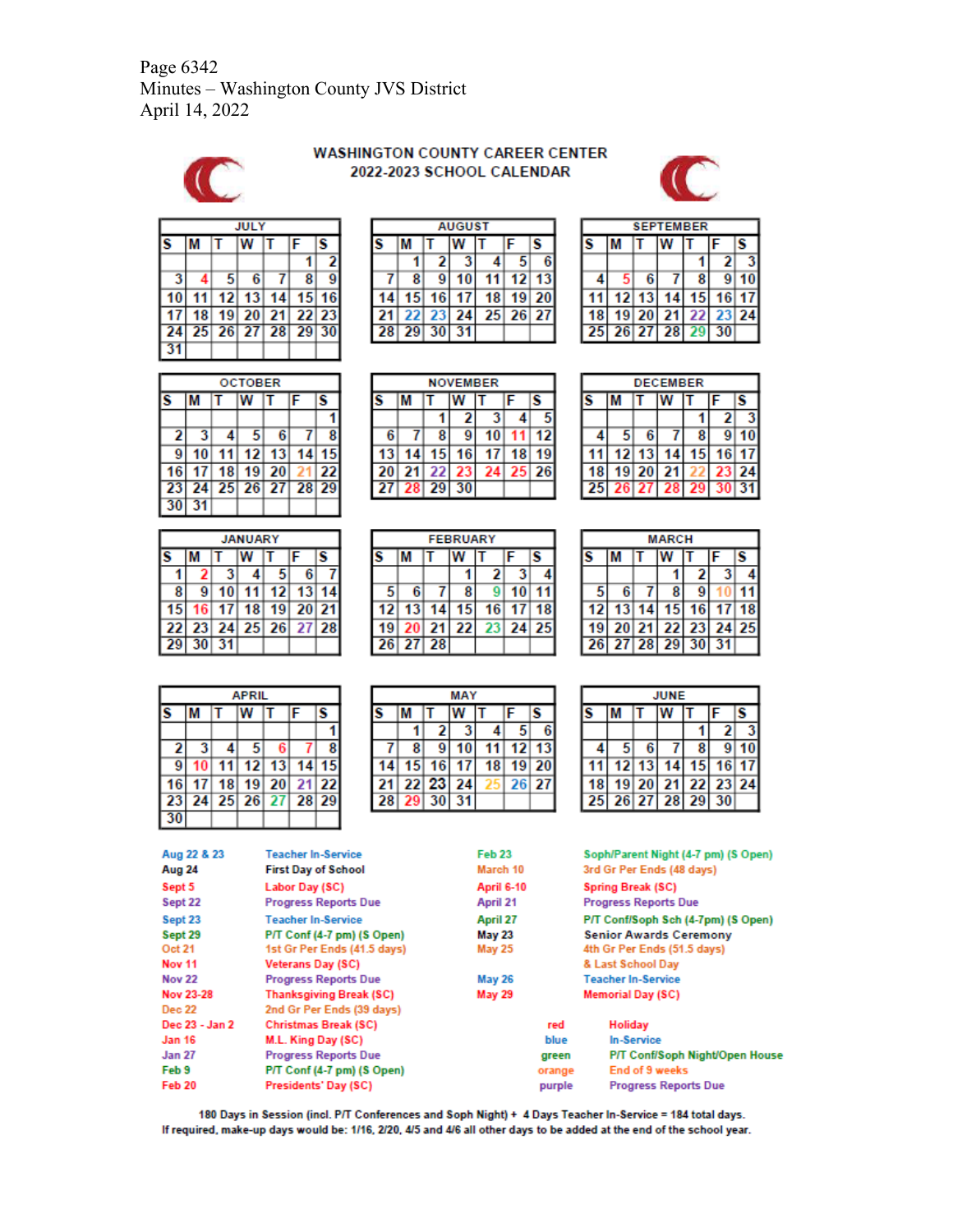Page 6343 Minutes – Washington County JVS District April 14, 2022

## **Resolution #25-22 – Accept Resignation of Tatum Poggiali**

Moved by Mr. Lyons and seconded by Mr. Arnold to approve the following resolution:

WHEREAS, **Tatum Poggiali**, English Instructor, has submitted a letter of resignation; therefore,

BE IT RESOLVED, That the resignation of Tatum Poggiali be accepted effective May 27, 2022.

Roll Call: Ms. Adams Hall, Aye; Mr. Arnold, Aye; Mr. Booth, Aye; Mr. Lauer, Aye; Mr. Lang, Aye; Mr. Lyons, Aye; Mrs. West, Aye. President West declared the resolution adopted.

## **Resolution #26-22 – Accept Resignation of Phyllis Boyd**

Moved by Mr. Booth and seconded by Mr. Lauer to approve the following resolution:

WHEREAS, **Phyllis Boyd**, Cosmetology Instructor, has submitted a letter of resignation; therefore,

BE IT RESOLVED, That the resignation of Phyllis Boyd be accepted effective May 27, 2022.

Roll Call: Ms. Adams Hall, Aye; Mr. Arnold, Aye; Mr. Booth, Aye; Mr. Lauer, Aye; Mr. Lang, Aye; Mr. Lyons, Aye; Mrs. West, Aye. President West declared the resolution adopted.

Recess into Executive Session

Moved by Mr. Arnold and seconded by Mr. Booth to recess into Executive Session to consider matters required to be kept confidential by federal law or regulations or state statutes at 6:47 p.m.

Roll Call: Ms. Adams Hall, Aye; Mr. Arnold, Aye; Mr. Booth, Aye; Mr. Lauer, Aye; Mr. Lang, Aye; Mr. Lyons, Aye; Mrs. West, Aye. President West declared the resolution adopted.

President Mrs. West declared the meeting back in session at 7:29 p.m.

## ADJOURNMENT